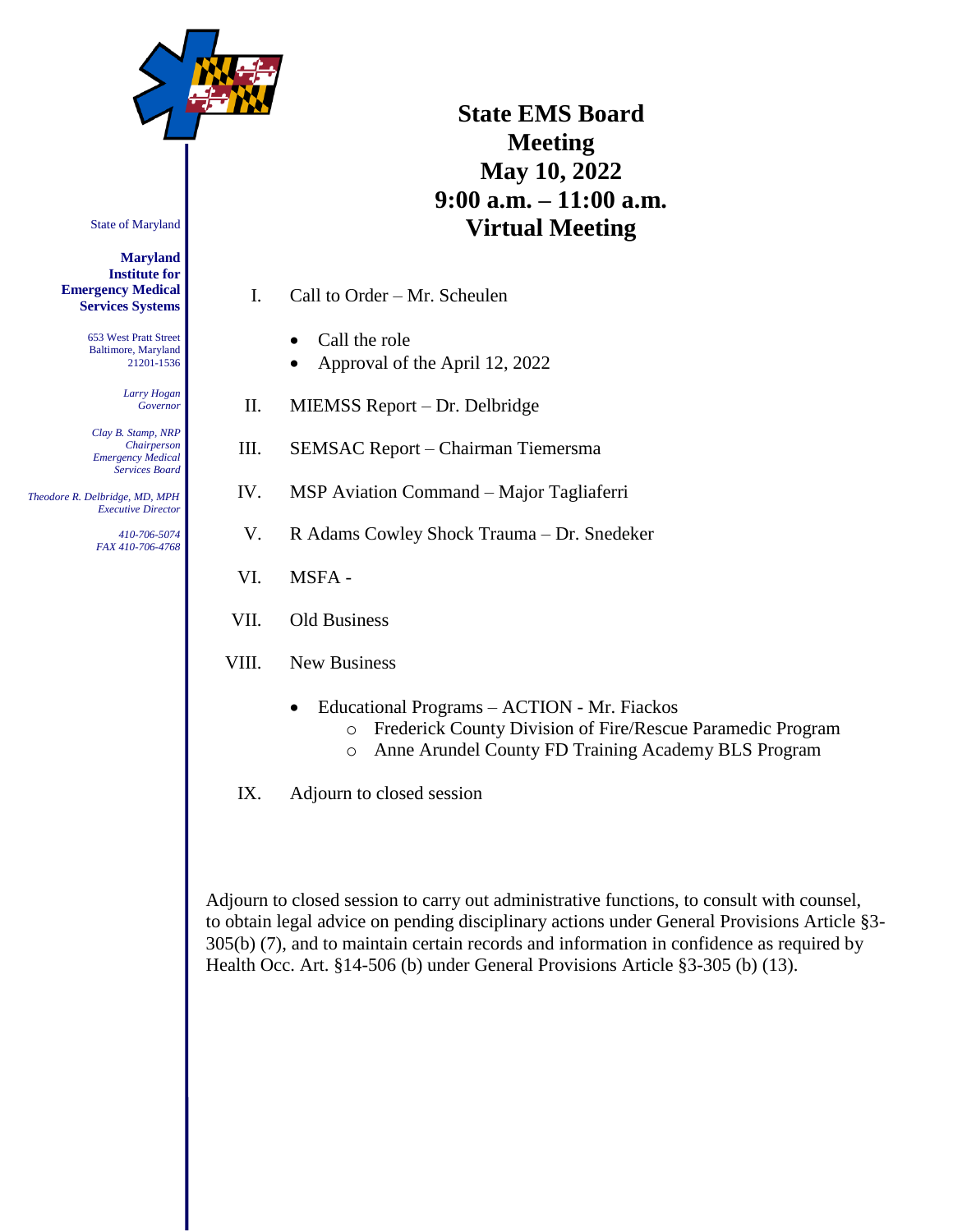

State of Maryland

**Maryland Institute for Emergency Medical Services Systems**

> 653 West Pratt Street Baltimore, Maryland 21201-1536

> > *Larry Hogan Governor*

*Clay B. Stamp, NRP Chairman Emergency Medical Services Board*

 *Theodore R. Delbridge, MD, MPH Executive Director*

> *410-706-5074 FAX 410-706-4768*

# **State Emergency Medical Services Board May 10, 2022 Via Video Conference Call Only Minutes**

**Board Members Present:** Jim Scheulen; Stephan Cox; William J. Frohna, MD; Dean Al Reece, MD; Sally Showalter, RN; Wayne Tiemersma; Mary Alice Vanhoy, RN; Ms. Marra; Dany Westerband, MD

**Board Members Absent:** Chairman Stamp

**OAG**: Mr. Malizio; Ms. Sette

**RACSTC**: Dr. Snedeker

**MSFA**: President McCrea

**MSPAC:** Major Tagliaferri

**MIEMSS**: Dr. Delbridge; Ms. Gainer; Ms. Abramson; Ms. Aycock; Mr. Berg; Mr. Bilger; Ms. Chervon; Dr. Chizmar; Mr. Ebling; Mr. Fiackos; Dr. Floccare; Mr. Legore; Ms. Witmer; Dr. Wooster; Ms. Wright-Johnson; Ms. McAlister; Ms. Goff

Mr. Scheulen called the meeting to order at 9:03 am and proceeded with calling the role.

Mr. Scheulen asked for approval of the April 12, 2022, minutes.

**ACTION: Upon the motion made by Dean Reece, seconded by Ms. Showalter, the EMS Board unanimously approved the April 12, 2022, minutes as written.**

# **MIEMSS REPORT**

COVID-19 Update

Dr. Delbridge said that COVID-19 hospitalizations increased by 40% over the last week to approximately the same level that occurred in March 2022.

Emergency Department Patient Boarding

Dr. Delbridge said that MIEMSS is concerned that high numbers of patients boarded in emergency department which makes it challenging for hospitals to accept EMS patients in a timely manner. MIEMSS' goal is for patient transfer of care from EMS to ED staff to be completed within 30 minutes of EMS' arrival to the hospital 90% of time. Currently fewer than 25% of emergency departments in Maryland meet that target. Dr. Delbridge added that Maryland has the longest lengths of ED stay of any state in the US.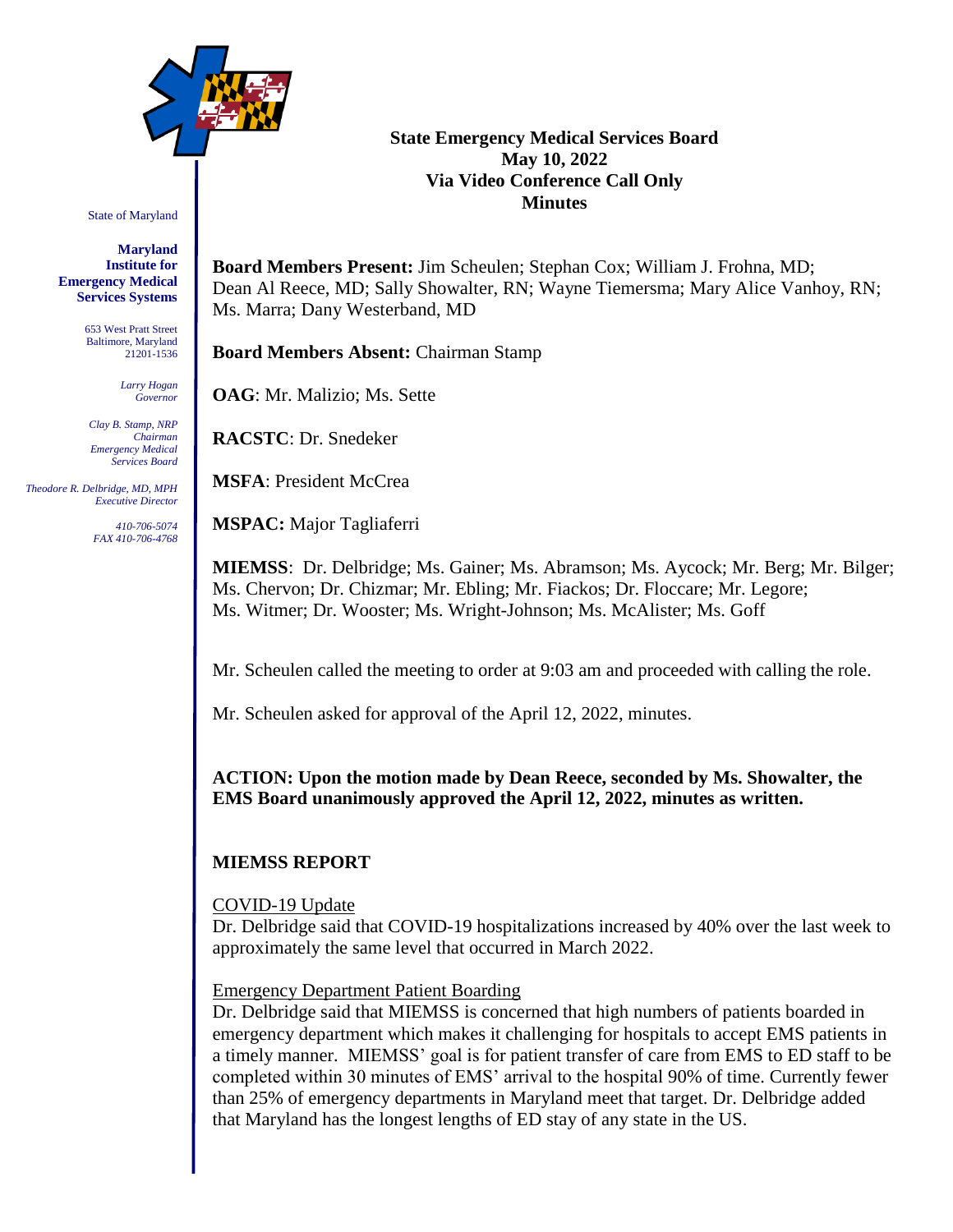Dr. Delbridge said that on any given day there are 300 – 350 patients boarding in Maryland hospital emergency departments. Of these ED patients, 25% - 30% of ED patients are stuck in the ED without a disposition (e.g., psych) or are holding for a disposition destination to become available (e.g., no available staffed beds).

MIEMSS is assisting in the development of a behavioral health bed registry system. Dr. Delbridge said that the state has invested in Sheppard Pratt to create a bed registry. Sheppard Pratt is reaching out to hospitals to ascertain hospital emergency department needs relative to behavioral health patients (e.g. pediatric, geriatric patients).

# Emergency Medical Technician Education Stipend

Dr. Delbridge said that, to date, MIEMSS has enrolled 208 EMT students in the educational stipend program, whereby they may receive up to \$2000 each. The funding will be distributed on an escalating plan culminating when the student passes the NREMT exam. Online stipend applications opened on April 1, 2022. This stipend is available for up to 500 qualifying students through June 2023.

# Medicaid Supplemental Payment Program

Dr. Delbridge provided an update on the Medicaid Supplemental Payment Program for EMS. The program provides the federal portion of Medicaid reimbursement, which is half of the remainder of allowable costs after Maryland Medicaid pays its flat fee of \$100.00 (soon to be \$150.00) per transport State portion. Thirteen of the fourteen jurisdictions that qualified submitted documentation to be reimbursed the federal portion of their costs incurred from October 2020 through June 2021. These jurisdictions were recently notified as to amount of federal reimbursement they will receive which totaled approximately \$80M dollars.

# Primary Stroke Centers (PSC)

Dr. Delbridge reported that the following hospitals have received PSC re-designations:

Five-Year Re-Designation:

- UM Upper Chesapeake
- UM Harford Memorial
- MedStar St. Mary's
- MedStar Harbor
- MedStar Southern Maryland

One-Year Provisional renewal

• UM Midtown Campus

New Thrombectomy Capable Primary Stroke Center designation:

- Shady Grove Adventist
- MedStar Franklin Square

Dr. Delbridge said that UM Midtown Campus has accepted a 1-year provisional and will provide bimonthly progress reports over the next year.

#### Automatic External Defibrillators (AEDs)

Dr. Delbridge said that Readiness Systems, based in the Pacific Northwest, is managing AED programs in several locations across the country. Readiness Systems has clients in Maryland but has issues with Maryland state law regarding the registration of AEDs. He said Readiness Systems has circulated an "AED Program News, Views and Analysis" negatively critiquing the Maryland law, MIEMSS' authority to regulate Maryland AED programs and the collection of data.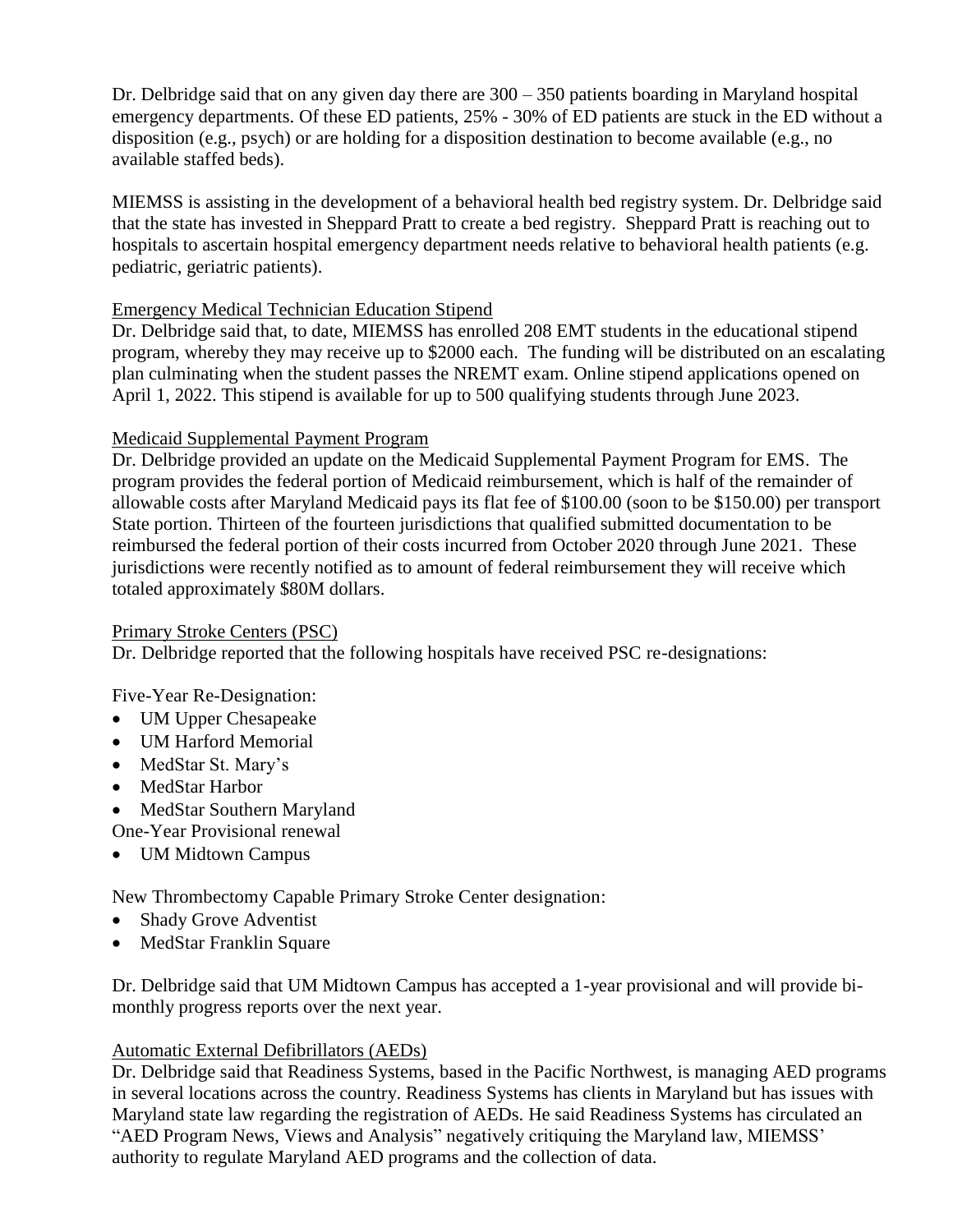MIEMSS has contracted with a company to maintain the AED registry. Although the company sells and provides AED equipment and services, the contract prohibits the company from soliciting AED registrants.

Dr. Delbridge said that COMAR 30.06.02.04 states "*A facility seeking registration or renewal of registration shall submit an application and all required documentation to MIEMSS on the form required by MIEMSS*".

At the June 2021 EMS Board meeting, the Board re-affirmed delegation of responsibility to MIEMSS for administering the statewide Public Access AED program to include collection of information by MIEMSS as deemed appropriate and necessary for administering the program and using the format and process for the collection of information by MIEMSS.

# Communications Upgrade Project (CUP)

Dr. Delbridge said that MIEMSS has vigorously renewed efforts for upgrading hospital communication systems after COVID-19 restrictions slowed by access to hospitals and limited travel of technical subcontractors from Canada. It is anticipated that the Region V hospitals communications upgrade will be completed by the first of the year.

# eMEDS®

Dr. Delbridge said that MIEMSS is finalizing eMEDS<sup>®</sup> contract renewal negotiations with ImageTrend. The contract will be for eight years.

# Trauma Registry

Dr. Delbridge said that MIEMSS is working with ESO to renew the contract for Maryland's Trauma Registry. ESO has purchased most of the companies that provide trauma registry services across the country, including the company that Maryland had used for many years. This leaves very few vendors with Trauma Registry capabilities. Since MIEMSS began utilizing ESO, there have been several problems with the software. ESO is creating a proposal for MIEMSS to consider whereby ESO would host the Maryland trauma registry at ESO.

#### Personnel

MIEMSS is currently seeking a Director of Educational Support Services, a Chief Information Officer, and a Director of Perinatal Programs.

# Bloomberg Harvard City Leader Initiative

Dr. Chizmar has been heavily involved in solving EMS utilization issues in Baltimore. Baltimore City has the highest per capita EMS utilization rates in the country. Dr. Delbridge said that Dr. Chizmar has been part of the City Leadership Initiative sponsored by the Bloomberg School of Public Health and Harvard University. Dr. Chizmar will update the Board an update on the Initiative at a future meeting.

# **SEMSAC REPORT**

Chairman Tiemersma said that having no urgent business, SEMSAC did not meet in May.

The SEMSAC EMSOP workgroup met to review current EMSOP regulations on May 2<sup>nd</sup>. The workgroup members discussed the benefits and risks of adding additional EMSOPs and anticipates having deliverables to discuss with MIEMSS soon. The next meeting of the workgroup is on May 31<sup>st</sup>.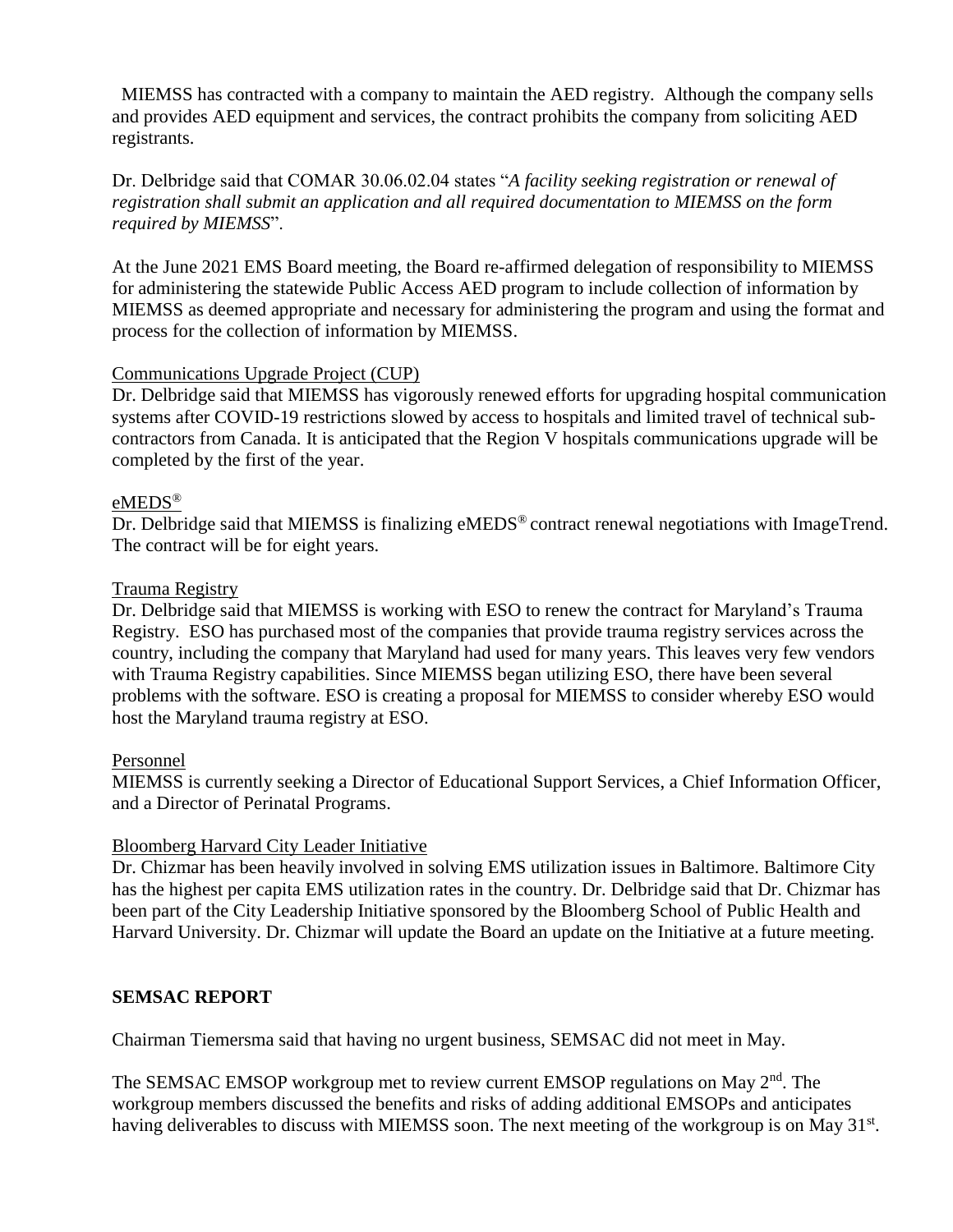# **MSPAC**

A copy of the MSPAC written report was distributed.

Major Tagliaferri said the MSPAC will be conducting a number of open houses and community events in the coming weeks. A virtual open house for trooper medics will be held on Mary 23rd.

Michelle Beady, MSPAC maintenance technician, was featured in an online article highlighting that she is one of a very few female maintenance technicians. Trooper 4's 45<sup>th</sup> anniversary will be celebrated on June  $24<sup>th</sup>$  from  $10a - 2p$  at Northside Park.

Major Tagliaferri said that MSPAC is currently working on personnel recruitments and a new pay and grade structure for maintenance technicians.

# **RACSTC REPORT**

Dr. Snedeker reminded everyone of the Shock Trauma Gala will be held on September 10, 2022, at the Meyerhoff. She added that RACSTC will be celebrating Dr. Scalea's 25 years of service.

# **MSFA**

A written report was distributed

The MSFA Convention will be held in person June  $18<sup>th</sup> - 23<sup>rd</sup>$  in Ocean City, MD. He added that there will be over 55 educational offerings; information may be found at: [www.convention.msfa.org](http://www.convention.msfa.org/)

# **OLD BUSINESS – N/A**

#### **NEW BUSINESS**

Educational Programs A written report was distributed.

Mr. Fiackos requested that the Frederick County Division of Fire/Rescue be approved as an ALS Education Program for 5-years.

# **ACTION: Upon the motion of Mr. Tiemersma, seconded by Ms. Showalter, the EMS Board voted unanimously to approve the Frederick County Division of Fire/Rescue as an ALS Education Program for 5-years.**

Mr. Fiackos requested that the US Secret Service Academy be approved as a BLS initial education program and refresher program and an ALS refresher program for 5-years.

**ACTION: Upon the motion of Mr. Cox, seconded by Ms. Vanhoy, the EMS Board voted unanimously to approve US Secret Service Academy as a BLS initial and refresher program and an ALS refresher program for 5-years.**